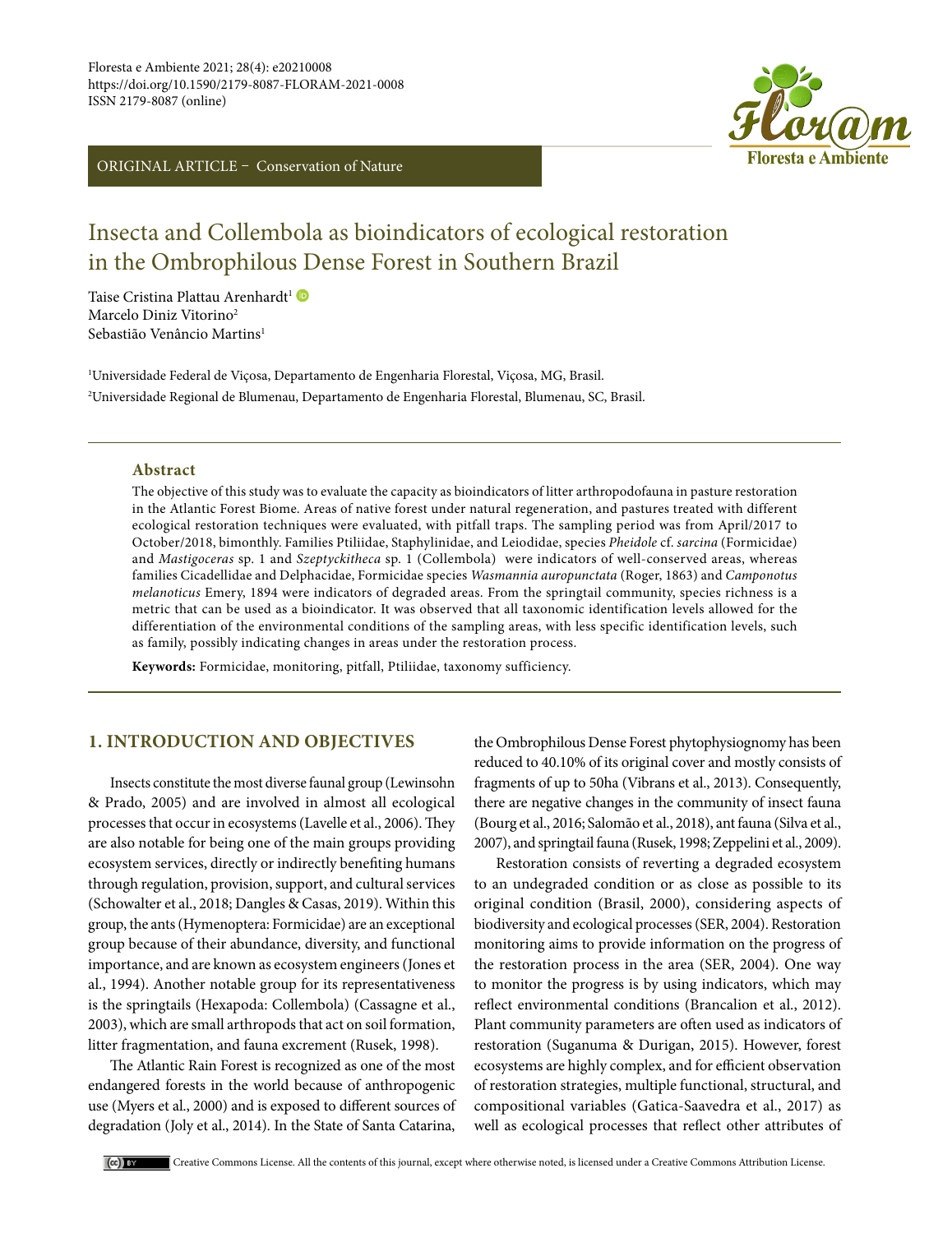the ecosystems (Herrick et al., 2006) must be considered. In this context, faunal groups can provide effective data on ecosystem restoration (Majer, 2009; Cole et al., 2016).

In this context, insects have been considered a good alternative as bioindicators of degraded areas during the process of restoration. In addition to their representativeness and ecological importance, they are easy to sample, have a high reproductive capacity which does not cause imbalances in the community because of sampling, a short period between generations, different degrees of sensitivity, and rapid response to changes in the environment (Louzada & Zanetti, 2013). However, the disadvantage is that many tropical species are still unknown, leading to the unavailability of identification keys (Grimbacher et al., 2007) and the need for speciesidentification specialists. Nonetheless, this disadvantage can be overcome by using higher or less specific taxonomic identification levels, in addition to the classification by functional groups, which are useful in differentiating areas (Nakamura et al., 2007).

Thus, the objective of this study was to test the assumption that some litter arthropods may be efficient bioindicators for monitoring restoration techniques in pasture-degraded areas, having potential for application in restoration monitoring programs. The following hypotheses were tested: (1) the composition of the litter insect and springtail community changes because of environmental heterogeneity resulting from different restoration techniques; (2) families of the class Insecta and species of Formicidae and Collembola from the litter respond differently to environmental heterogeneity; and (3) identification at the family level allows the comparison of areas with environmental heterogeneity.

## **2. MATERIALS AND METHODS**

## *2.1. Study sites*

The study was conducted in areas of Serra do Itajaí National Park (SINP) (27°00' and 27°17'S, 49°01' and 49°21'W), Santa Catarina State, South Brazil. The study area is located in a 300 ha degraded area known as the Faxinal do Bepe, inside the park, in the municipality of Indaial. The occupation of Faxinal do Bepe began in 1953, which was a year marked by the exploitation of the native species for wood and nontimber purposes, such as the establishment of agricultural plantations, silviculture activities, and pastures. The altitude ranges from 600 to 800m, with an average annual temperature of 20 °C, a relative humidity of approximately 84%, and average rainfall between 1,500 and 1,600 mm, with well-distributed rainfall throughout the year (Wrege et al., 2009). According to the Köppen classification, the predominant climate in the

region is humid mesothermic subtropical with a hot summer (Cfa) (Alvares et al., 2013). The vegetation of the region is classified as Ombrophilous Dense Montana Forest, Atlantic Forest Biome (IBGE, 2012).

Sampling areas consist of native forest, natural regeneration, and three pasture areas. Since 2014 the pasture areas have been in the process of restoration using different nucleation techniques. Thus, five treatments were determined:

- Native forest (FOR): reference area, at an advanced stage of regeneration, with a substantial wealth of arboreal and herbaceous species with a continuous sampling area with size of 12 ha (27°6'19.80"S, 49°11'36,00"W; average altitude, 765m). The native forests surrounds the degraded area of 300 ha – Faxinal do Bepe.
- Natural regeneration (REG): areas at the edge of native forest, noncontinuous, with vegetation at an intermediate stage of succession, where a typical Ombrophilous Dense Montana Forest regeneration with arboreal and shrub species have been recorded (Adenesky-Filho et al., 2017; Maçaneiro et al., 2017) with a total area for sampling of 12 ha (27°6'30.60"S, 49°11'46.71"W; average altitude, 692m).
- Seedlings planting (PLA): Pasture areas with the nucleation technique of seedling planting in modules installed. Selection of species for seedling planting was based on the floristic-forest inventory conducted in the SINP areas (Vitorino & Adenesky-Filho, 2018; Schorn & Maçaneiro, 2018) with a noncontinuous areas with a total area for sampling of 12 ha (27°6'45.00"S, 49°12'12.60"W; average altitude, 639m).
- Artificial perches (PER): pasture areas with the nucleation technique of artificial perches installed. The presence of representative coverage of *Pteridium aquilinum* (L) Kuhn (Dennstaedtiaceae) was observed in the herbaceous stratum in this areas (Schorn & Maçaneiro, 2018), noncontinuous areas with a total area for sampling of 12 ha (27°6'35.40"S, 49°12'4.20"W; average altitude, 661m).
- Leaf litter transposition (LIT): pasture area with the nucleation technique of LIT installed, noncontinuous areas with a total area for sampling of 12 ha (27°6'58.20"S, 49°12'34.80"W; average altitude, 637m).

A more detailed description of the areas and nucleation techniques used is in Appendix A.

## *2.2. Insecta and Collembola sampling*

Sampling was conducted from April/2017 to October/2018, bimonthly, totaling 10 collections. In each treatment, we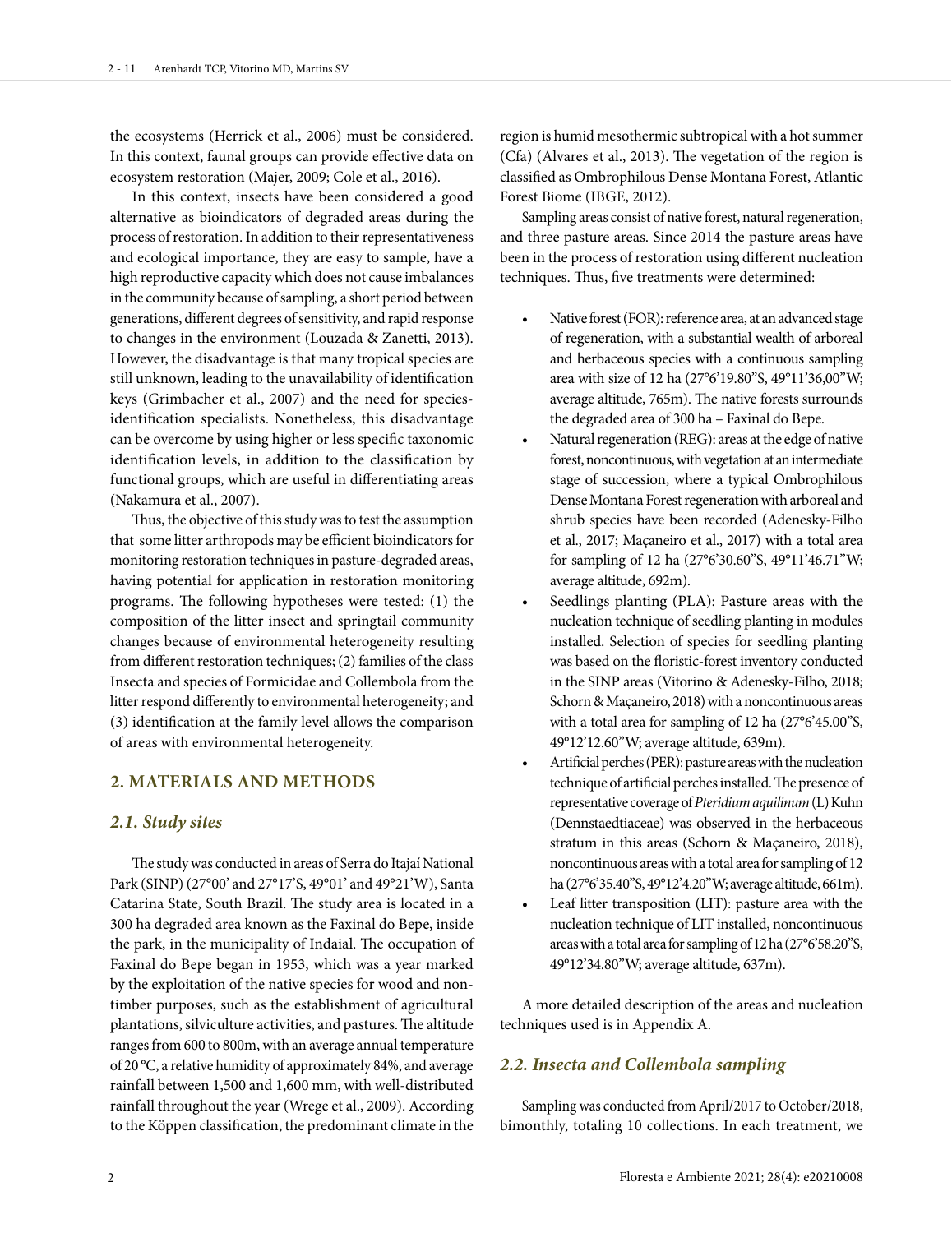established eight sampling points (replicates), 20m distant from each other, randomized every 2 months inside the treatment areas. The samples were collected by the installation of pitfall traps (height: 18.5 cm; upper diameter: 21.5 cm; bottom diameter: 17 cm) containing water, alcohol (70%), and biodegradable detergent, which remained in the field for a period of three nights. All material contained in the traps was screened, counted, and identified. Identification was performed at the order and family levels by using the dichotomous keys in Triplehorn & Johnson (2011) and Rafael et al. (2012). Formicidae species were identified by Guilherme Alan Klunk from Forest Monitoring and Protection Laboratory (LAMPF) of the Regional University of Blumenau (FURB) using Baccaro et al. (2005), and confirmed by Alexandre Casadei Ferreira, Thiago Sanches Ranzani da Silva and Dr. Rodrigo dos Santos Machado Feitosa from Federal University of Paraná – Universidade Federal do Paraná (UFPR). The springtails were screened, counted, morpho-specified, counted, and diaphanized in Nesbitt liquid and fixed in semi-permanent slides in Hoyer's liquid (Palacios Vargas et al., 2013). The identification was performed using the dichotomous keys available in Bretfeld (1999), Zeppelini (2012), and Bellinger et al. (1996–2019) and species were identified or confirmed by Dr. Douglas Zeppelini Filho from Paraíba State University -Universidade Estadual da Paraíba (UEPB). Specimens were incorporated into the entomological collection of the Forest Monitoring and Protection Laboratory (LAMPF) of the Regional University of Blumenau (FURB).

#### *2.3. Statistical analysis*

Families in the class Insecta were classified according to Friebe (1983) in dominance categories divided into eudominant, dominant, subdominant, recessive, and rare (Appendix A). The total richness of Formicidae species, total abundance of Insecta and Collembola, and Insecta families classified as dominant, eudominant, and subdominant were subjected to the Shapiro-Wilk normality test and, later, to the Kruskal-Wallis test (p < 0.05) and Mann-Whitney *post-hoc* test for nonparametric data and an analysis of variance (ANOVA) and Tukey test ( $p < 0.05$ ) for parametric data.

To evaluate litter insect fauna in the different treatments, Wardle's index V (1995) was applied to families classified as eudominant, dominant, subdominant, and recessive. The index creates a relationship between abundance in the unmanaged area (FOR) and the anthropized areas (REG, PER, LIT, PLA) (Appendix A). The index was applied to two datasets (year 1: April/2017 to December/2017 and year 2: February/2018 to October/2018) to determine whether there were changes in the inhibition categories of each family in the different areas from one year to the next.

For the Formicidae and Collembola species, the individual indicator value (IndVal) was determined to identify indicator species or groups (Dufrêne & Legendre, 1997). The significance value for each species was determined by the Monte Carlo test, with 4,999 permutations.

To test for differences in the composition of the arthropod community, ordinances were generated from non-metric multidimensional scaling (NMDS) (Borcard et al., 2011) based on the Bray-Curtis dissimilarity. Ordinances were generated for the Insecta families, Formicidae species, and Collembola species data groups, considering one year of sampling (August/2017 to June/2018). In the Insecta family data matrix, the abundance data for the Formicidae family were excluded because of the social habits of this group. To test the significance of differences in group composition, for each map generated by NMDS, the permutation multivariate analysis of variance (PERMANOVA) analysis was performed at the 5% significance level (Anderson, 2001). The analyses were performed using R (R Development Core Team 2009) and PAST version 3.22 (Hammer et al., 2001).

## **3. RESULTS AND DISCUSSION**

A total of 53,147 litter arthropods were collected, with 53.38% in the class Insecta (distributed in 15 orders and 155 families) and 46.62% in the class Collembola. Insecta was statistically more abundant in native forest, natural regeneration, and LIT areas ( $K = 11.66$ ;  $p = 0.020$ ) (Figure 1-A). No significant differences were observed in Collembola abundance among the sample areas  $(K = 4.73; p = 0.315)$ (Figure 1-A).

Of the 155 insect families collected, two were classified as eudominant, three as dominant, six as subdominant, five as recessive, and 138 as rare (Table S2; Appendix C). Families Ptiliidae, Staphylinidae, Leiodidae, and Phoridae were statistically more abundant in native forest and natural regeneration areas. Cicadellidae and Delphacidae showed an inverse pattern, being more abundant in pasture areas (Table 1).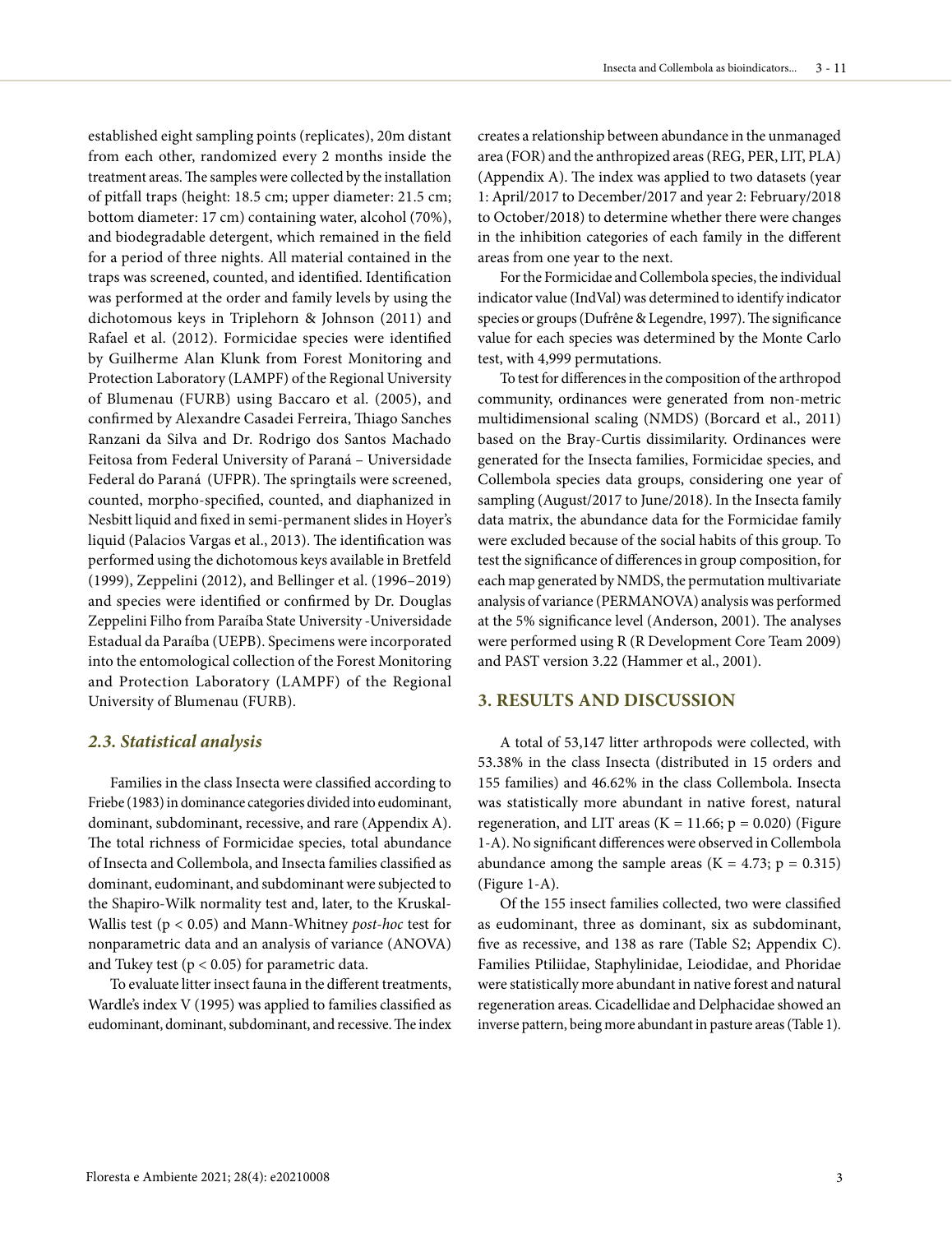

**Figure 1.** A) Total number of individuals of class Collembola and Insecta; B) Formicidae species richness in sample areas; C) Collembola species richness in sample areas. FOR – native forest; REG – natural regeneration; PLA – seedlings planting; PER – artificial perches; LIT – leaf litter transposition.

**Table 1.** Abundance of Insecta families classified as eudominant, dominant, and subdominant in the sample areas.

| Family         | <b>FOR</b> | <b>REG</b> | <b>LIT</b>       | <b>PLA</b>       | <b>PER</b>       | D        |  |
|----------------|------------|------------|------------------|------------------|------------------|----------|--|
| Coleoptera     |            |            |                  |                  |                  |          |  |
| Staphylinidae* | 988 a      | 1797 a     | 272 <sub>b</sub> | 177 b            | 211 <sub>b</sub> | 0.0002   |  |
| Ptiliidae*     | 915 a      | 1179 a     | 34 <sub>b</sub>  | 41 <sub>b</sub>  | 68 <sub>b</sub>  | < 0.0001 |  |
| Leiodidae*     | 171 a      | 139 a      | 13 <sub>b</sub>  | 14 <sub>b</sub>  | 15 <sub>b</sub>  | < 0.0001 |  |
| Nitidulidae    | 117        | 52         | 66               | 49               | 52               | 0.1281   |  |
| Hymenoptera    |            |            |                  |                  |                  |          |  |
| Chalcidoidea   | 294        | 257        | 244              | 228              | 189              | 0.8222   |  |
| Hemiptera      |            |            |                  |                  |                  |          |  |
| Cicadellidae*  | 60 a       | 87 a       | 477 bc           | 336 <sub>b</sub> | 237c             | < 0.0001 |  |
| Delphacidae*   | 15a        | 24 a       | 138 ab           | 79 b             | 115 <sub>b</sub> | 0.0028   |  |
| Orthoptera     |            |            |                  |                  |                  |          |  |
| Gryllidae      | 402        | 143        | 141              | 127              | 125              | 0.4625   |  |
| Diptera        |            |            |                  |                  |                  |          |  |
| Sciaridae      | 68         | 336        | 219              | 91               | 20               | 0.0734   |  |
| Phoridae*      | 268a       | $244$ ab   | 49c              | 70 <sub>bc</sub> | $86$ bc          | 0.0051   |  |
| Sphaeroceridae | 16         | 3          | 139              | 111              | 132              | 0.0628   |  |

\*Values followed by the same letter are not statistically different according to the Kruskal-Wallis and Mann-Whitney *post-hoc* test (p < 0.05). FOR – native forest; REG – natural regeneration; PLA – seedlings planting; PER – artificial perches; LIT – leaf litter transposition.

From the families collected, 16 were analyzed using Wardle's V index (Table S1, Appendix B). In the first sampling year, all treatment sample areas, except natural regeneration, showed more than 50% of the families in the categories of extreme and moderate inhibition. For natural regeneration, the highest percentage  $({\sim}60\%)$  was observed in the category of slight inhibition (Figure 2-A). In the second sampling year, in areas of natural regeneration treatment, approximately 60% of families were recorded in the categories of stimulation and no change (Figure 2-B). The Aphididae and Sphaeroceridae families were extremely stimulated in all treatment areas, except natural regeneration. Ptiliidae, Staphylinidae, and Tipulidae were inhibited in all treatment areas, except the area of natural regeneration (Table S1, Appendix B).

For Formicidae, 2,253 individuals were collected from seven subfamilies, 24 genera, and 95 species (Table S4, Appendix D). We observed the highest species richness in

the natural regeneration area, followed by the native forest. Species richness did not differ statistically among sampled areas (F= 0.42; *p*= 0.79) (Figure 1-B).

Over the total sampling period, 13,294 springtails were collected. From August/2017 to June/2018, 3,841 individuals were collected and subsequently distributed into three orders, nine families, 19 genera, and 20 species (Table S3, Appendix D). Species richness differed significantly among treatment areas (F= 9.09, p= 0.0001), being higher in the native forest area, followed by natural regeneration (Figure 1-C).

For Formicidae, IndVal presented 12 indicator species, with the largest number of species observed in the native forest area and five species indicating areas in the initial restoration process (Table 2). For Collembola, 11 indicator species were observed, with the largest number observed in the native forest area ( $n= 8$ ). Only two species were indicative of areas with nucleation techniques (Table 2).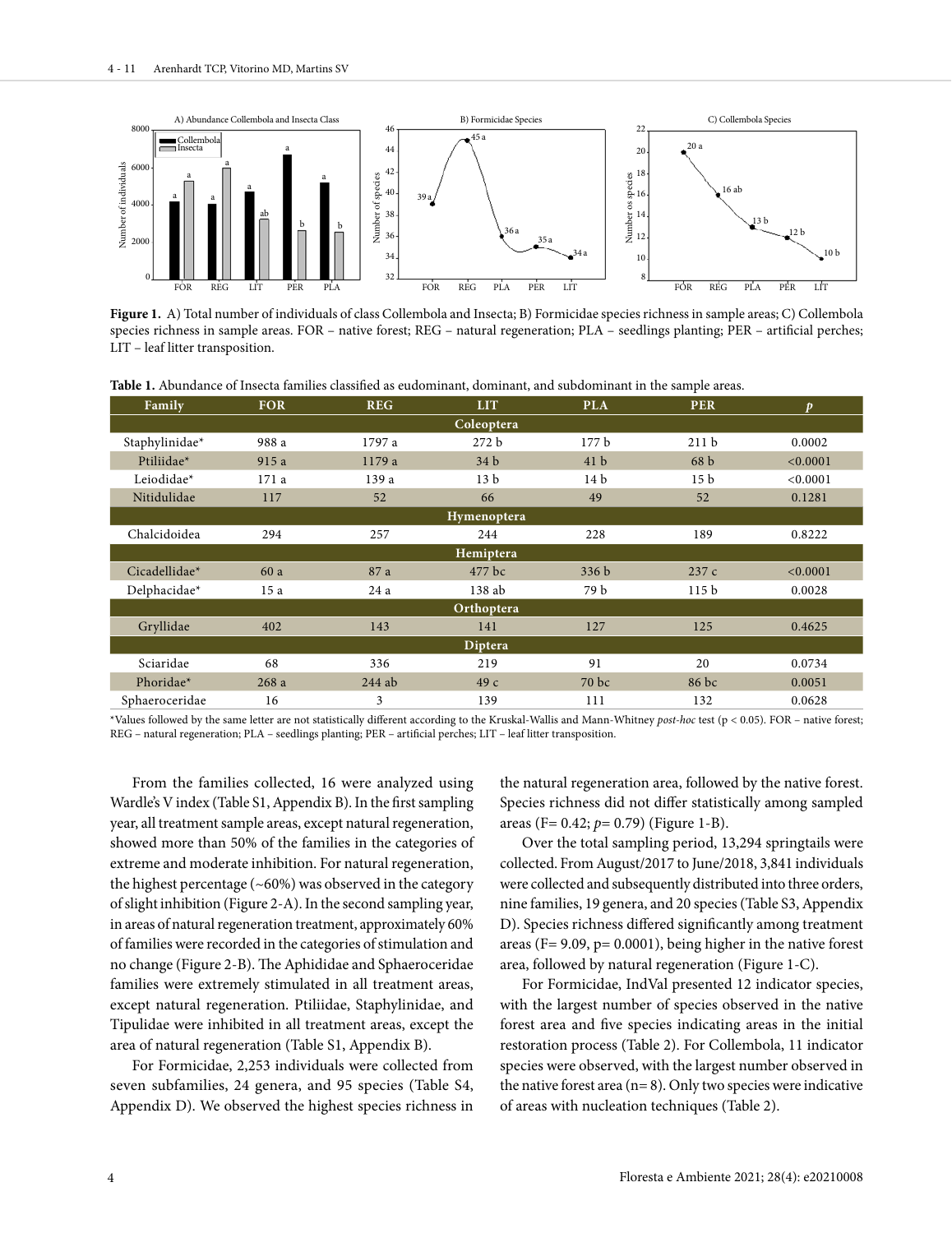

Figure 2. Results (%) of the application of Wardle V index (Wardle, 1995) in the data for families of the class Insecta in sampled areas in the first (A) and second (B) sampling years. REG – natural regeneration; PLA – seedlings planting; PER – artificial perches; LIT – leaf litter transposition.

| <b>Table 2.</b> Formicidae and Collembola species indicators in the areas from Faxinal do Bepe, PNSI, SC. |  |  |  |  |
|-----------------------------------------------------------------------------------------------------------|--|--|--|--|
|-----------------------------------------------------------------------------------------------------------|--|--|--|--|

| <b>Formicidae Species</b>             |            |        |       |  |  |  |
|---------------------------------------|------------|--------|-------|--|--|--|
| <b>Species</b>                        | Area       | IndVal | $P^*$ |  |  |  |
| Pheidole cf. sarcina                  | <b>FOR</b> | 77.77  | 0.001 |  |  |  |
| Nylanderia sp. 6                      |            | 55.55  | 0.001 |  |  |  |
| Gnamptogenys striatula Mayr, 1884     |            | 48.83  | 0.003 |  |  |  |
| Oxyepoecus reticulatus Kempf, 1974    |            | 48.61  | 0.003 |  |  |  |
| Acromyrmex aspersus (Smith, 1858)     |            | 33.33  | 0.032 |  |  |  |
| Pheidole cf. sigillata                |            | 33.33  | 0.021 |  |  |  |
| Acromyrmex subterraneus (Forel, 1893) | <b>REG</b> | 33.33  | 0.039 |  |  |  |
| Cyphomyrmex cf. minutus               | <b>PLA</b> |        | 0.014 |  |  |  |
| Linepithema sp.2                      |            | 38.09  | 0.047 |  |  |  |
| Wasmannia auropunctata (Roger, 1863)  | PER        | 56.39  | 0.005 |  |  |  |
| Pheidole sp.1                         |            |        | 0.027 |  |  |  |
| Camponotus melanoticus Emery, 1894    | <b>LIT</b> | 66.66  | 0.001 |  |  |  |
| Collembola Species                    |            |        |       |  |  |  |
| <b>Species</b>                        | Area       | IndVal | $P^*$ |  |  |  |
| Mastigoceras sp. 1                    |            | 93.75  | 0.001 |  |  |  |
| Szeptyckitheca sp. 1                  |            | 83.33  | 0.001 |  |  |  |
| Pseudosinella sp. 1                   |            |        |       |  |  |  |
|                                       |            | 66.66  | 0.003 |  |  |  |
| Temeritas sp. 1                       |            | 63.88  | 0.002 |  |  |  |
| Sernatropiella sp. 1                  | <b>FOR</b> | 59.17  | 0.019 |  |  |  |
| Dicranocentrus sp. 1                  |            | 57.40  | 0.008 |  |  |  |
| Lepidocyrtus sp. 1                    |            | 56.20  | 0.013 |  |  |  |
| Acanthocyrtus sp. nov.                |            | 50.00  | 0.028 |  |  |  |
| Ptenothrix sp. 1                      | <b>REG</b> | 51.06  | 0.001 |  |  |  |
| Lepidonella sp. 1                     | PER        | 37.86  | 0.011 |  |  |  |

\*Probability resulting from the permutation test.

The composition of the Insecta families and the NMDS and PERMANOVA evaluations exhibited significant differences among the treatment areas (stress= 0.13; F= 4.25; *p* = 0.0001), Formicidae species (stress= 0.19; F= 2.89; p= 0.0001), and Collembola species (stress=  $0.19$ ; F= 2.73; p= 0.0004) (Figure 3; Table 3). All identification levels analyzed (family and species) allowed discrimination between the treatments or the vegetation stage of succession. The native forest area was statistically different from all other sampled areas for all groups analyzed, except for Insecta families and Collembola species, where it was statistically similar to natural regeneration areas (Table 3).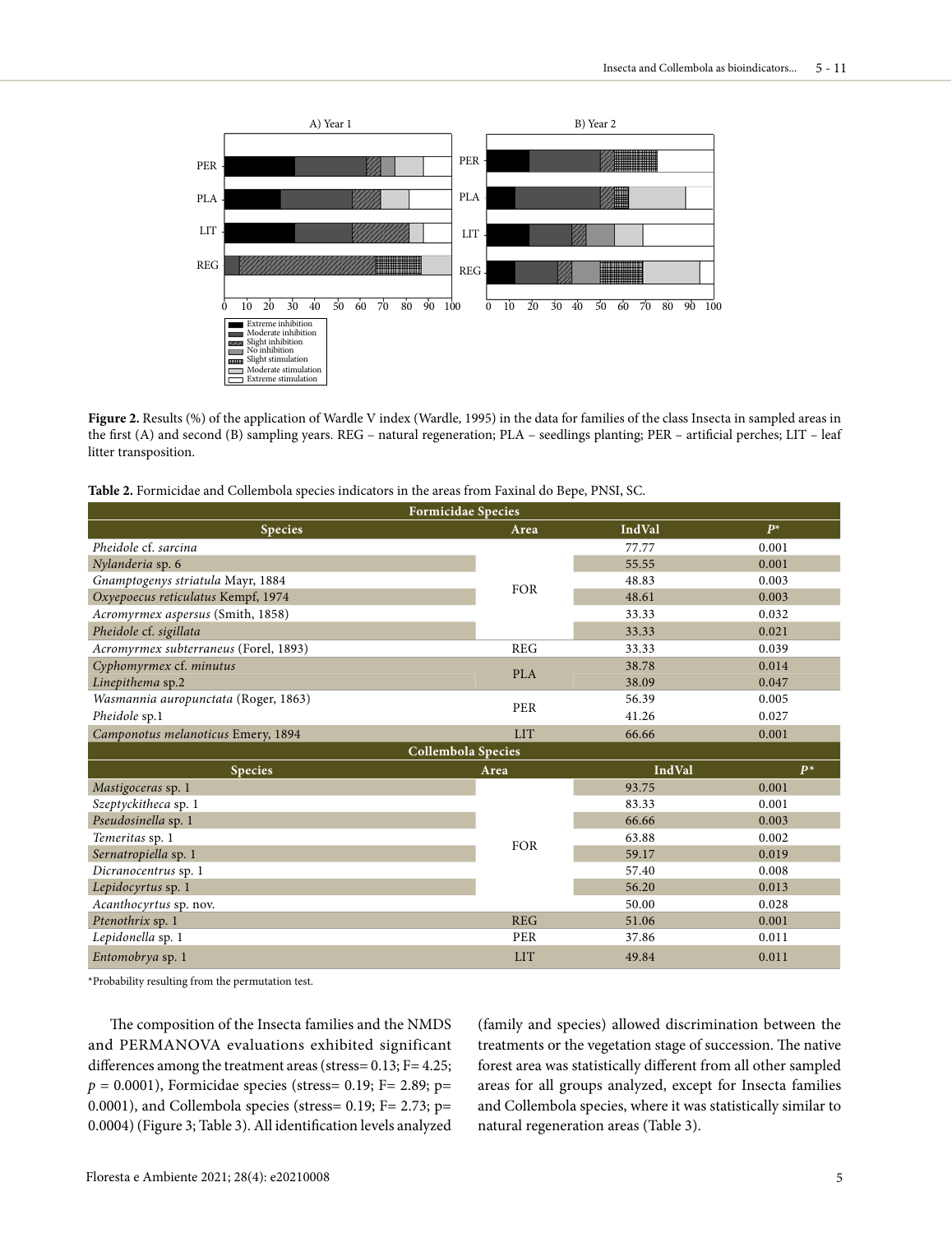

**Figure 3.** Ranking by NMDS (Non-Metric Multidimensional Scaling) of sampled areas in the Faxinal do Bepe, PNSI, SC.

**Table 3.** PERMANOVA results based on the Bray-Curtis similarity matrix for the matrices of the Insecta families, Formicidae species, and Collembola species. P values followed by  $*$  indicate significant differences at  $p < 0.05$ . REG – natural regeneration; PLA – seedlings planting; PER – artificial perches; LIT – leaf litter transposition.

| Insecta Families - PERMANOVA (F: 4,25; $p$ : 0,0001)     |            |           |                          |            |  |  |
|----------------------------------------------------------|------------|-----------|--------------------------|------------|--|--|
|                                                          | <b>PLA</b> | PER       | <b>REG</b>               | <b>LIT</b> |  |  |
| <b>FOR</b>                                               | $0.0030*$  | $0.0045*$ | 0.2302                   | $0.0054*$  |  |  |
| <b>PLA</b>                                               | ٠          | 0.2087    | $0.0030*$                | 0.2988     |  |  |
| <b>PER</b>                                               |            | ٠         | $0.0046*$                | 0.2630     |  |  |
| <b>REG</b>                                               |            |           | $\overline{\phantom{a}}$ | $0.0054*$  |  |  |
| Formicidae Species – PERMANOVA (F = 2.89; $p = 0.0001$ ) |            |           |                          |            |  |  |
|                                                          | <b>PLA</b> | PER       | <b>REG</b>               | <b>LIT</b> |  |  |
| <b>FOR</b>                                               | $0.0024*$  | $0.0024*$ | $0.0066*$                | $0.0015*$  |  |  |
| <b>PLA</b>                                               |            | 0.104     | $0.0176*$                | 0.125      |  |  |
| <b>PER</b>                                               |            |           | $0.0096*$                | 0.0528     |  |  |
| <b>REG</b>                                               |            |           |                          | 0.0791     |  |  |
| Collembola Species – PERMANOVA (F = 2.73; $p = 0.0004$ ) |            |           |                          |            |  |  |
|                                                          | <b>PLA</b> | PER       | REG                      | <b>LIT</b> |  |  |
| <b>FOR</b>                                               | 0.0888     | $0.0061*$ | 0.6243                   | $0.0014*$  |  |  |
| <b>PLA</b>                                               | ٠          | $0.0366*$ | 0.1185                   | 0.4946     |  |  |
| <b>PER</b>                                               |            | ٠         | $0.0085*$                | $0.0041*$  |  |  |
| <b>REG</b>                                               |            |           | $\overline{\phantom{a}}$ | $0.0049*$  |  |  |

#### *3.1. Class Insecta families*

From the analysis of the composition of Insecta families, it was possible to observe the differences in the composition of the litter insect fauna between the areas with developed tree coverage (native forest and natural regeneration) and pasture areas in the initial succession process. We believe that these differences are related to aspects of vegetation cover that directly and indirectly influence litter, such as species diversity and canopy shading.

Through statistical analysis of the abundance of families in the sampled areas, it was observed that the families Ptiliidae, Staphylinidae, Leiodidae, and Phoridae were representative of the areas with an advanced stage of succession, indicating the preference of these organisms for well-rounded, structured, litter-shaded, and shaded areas. Family Ptiliidae is composed of fungivorous beetles (Darby & Chaboo, 2015); therefore, they inhabit places where decaying organic matter and stable microclimatic conditions are present, which explains why this family is extremely inhibited in pasture sampling areas. Areas with tree vegetation supported higher moisture in the litter and lower light, favoring the proliferation of fungi, which is the food resource of these organisms (Marinoni & Ganho, 2003). In this context, because of their food specialization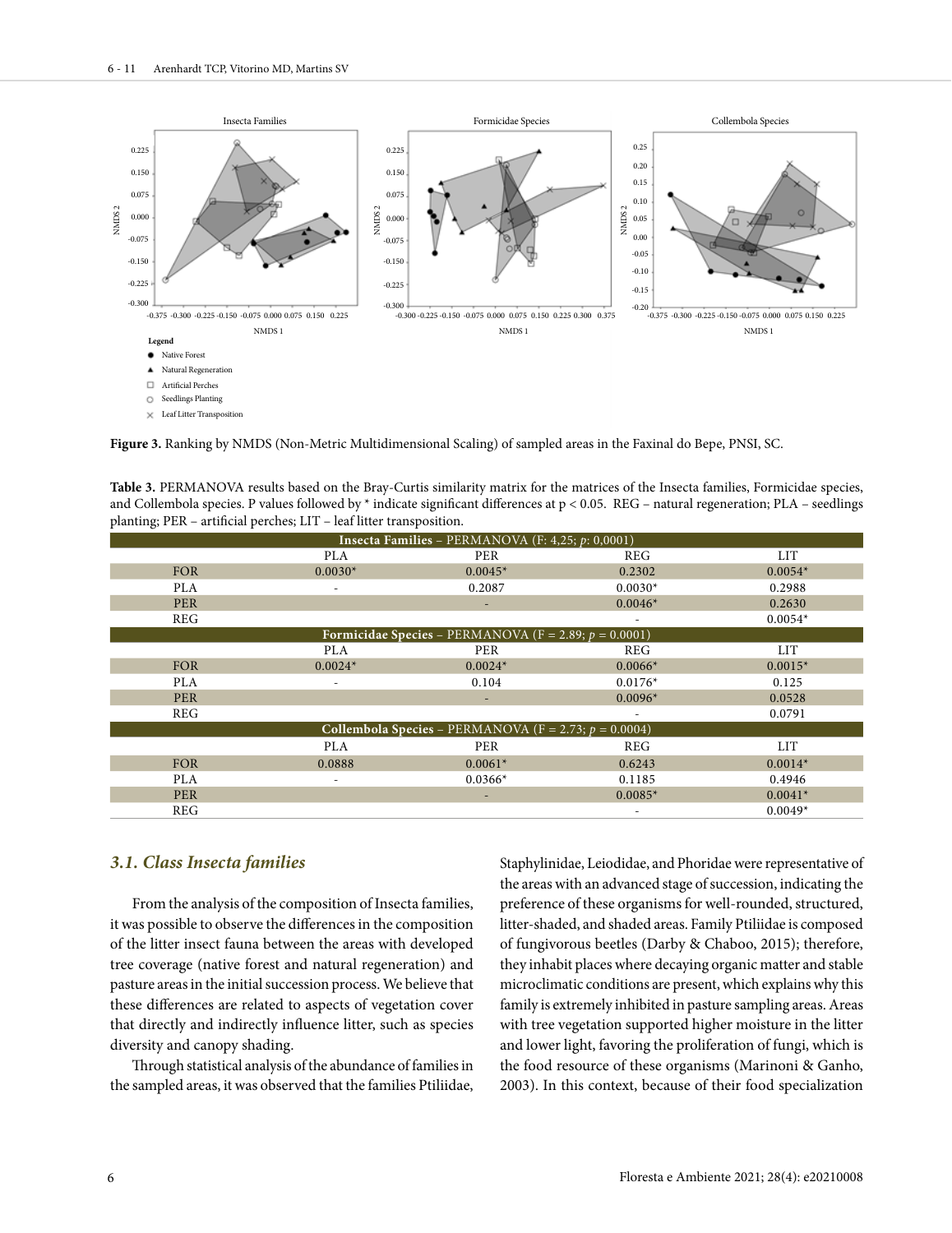and the demands of environmental conditions, ptilids are good bioindicators of the restoration of degraded areas of the Atlantic Rain Forest. Other favorable characteristics for the use of this family as bioindicators are the ease of identification in which they differ from the other beetles by the presence of bristle fringes on their membranous wing margins (Casari & Ide, 2012) that are easy to observe under a stereoscopic microscope or magnifying glass as well as because they were classified as eudominant, being a representative family of litter insect fauna. Frequently, this family is a representative of insect fauna surveys at the soil-litter interface (Marinoni & Ganho, 2003; Brito-Silva et al., 2016).

The Leiodidae family is mainly formed by detritivorous insects (Casari & Ide, 2012). Some species are fungivorous and their eating habits have revealed that litter deposition and the presence of woody material provide food resources for these organisms (Chandler & Peck,,1992). The Staphylinidae family is often the most abundant in Coleoptera surveys (Hopp et al., 2003; Marinoni & Ganho, 2010), forming an extremely varied group that exploits a wide range of food resources and includes predators and detritivores. Our data show the preference of these organisms for environments in more advanced stages of ecological succession, where there is greater availability of resources, such as litter formation for detritivores and the presence of invertebrates for predators. Our results corroborate those observed by Hopp et al. (2010), who analyzed the chronosequence of forest regeneration in the Atlantic Forest, phytophysiognomy Ombrophilous Dense Submontane Forest.

Families Cicadellidae and Delphacidae (Hemiptera) were representative of pasture areas under restoration, indicating that these organisms have high tolerance to environmental changes as these families were stimulated. Beiroz et al., (2014) observed the order Hemiptera as an indicator of pasture.

Wardle inhibition categories revealed the same pattern observed from household abundance analysis, where families, such as Ptiliidae, Staphylinidae, Leiodidae, and Phoridae were inhibited in areas undergoing initial restoration and some were stimulated in areas with nucleation techniques. These families occupy higher trophic levels, such as predation and fungivory, and indicate the effects of degradation on ecological interactions and also that the succession process is in its early stages. In general, it was observed that in areas under restoration, families associated with pastures were stimulated, whereas families associated with forest environments were inhibited.

The extreme stimulation of the families Aphididae, Delphacidae, and Sphaeroceridae in these areas indicates the high tolerance and adaptation of these families to the

anthropization of the environment, either because of the availability of food resources, reduced competition, and/or tolerance to microclimate changes. Species found in pasture areas tend to be generalists and/or are characteristic of open environments (Beiroz et al., 2014).

In the area of artificial perches, the highest occurrence of extremely inhibited families was observed, which may be related to the presence of the species *Pteridium aquilinum* (Schorn & Maçaneiro, 2018). This species is highly competitive, with a high adaptive capacity and resistance to unfavorable climates and insect and pathogen attacks (Hojo-Souza et al., 2010). They may compromise natural regeneration (Ribeiro et al., 2013; Brandão et al., 2016) and were characterized in a model of ecological succession by inhibition (Connel & Slatyer, 1977). This inhibition of regeneration may affect the processes of litter arthropod recolonization, causing a delay in the restoration process.

#### *3.2. Formicidae species*

Species richness in the native forest area was lower than that of the natural regeneration area and did not differ statistically from pasture areas under the restoration process. A possible explanation for this lack of significance is the presence of forest fragments near the study areas, which may act as sources of recolonization for ants (Schmidt et al., 2013). However, from NMDS and the PERMANOVA, the species composition of the native forest area was statistically different from that of the other sampled areas, allowing the observation of the gradient of ecological succession of these areas. Other studies have also reported this difference in the composition of ant assemblages between forest, grassland, and different levels of ecological succession (see Nakamura et al., 2007; Silva et al., 2007; Schmidt et al., 2013). According to Schmidt et al., (2013), the difference between ant species when comparing pasture areas and forest remnants at different times of secondary succession is reinforced by the age of the remnant. According to the same authors, this difference can be explained by the development of vegetation cover, which negatively affects open and warm areas and increases shaded and cold environments.

*Pheidole* cf. *sarcina* was an indicator of the native forest area. They have varied eating habits, ranging from generalist to omnivorous predators (Brandão et al., 2012). Its high indication value observed in the native forest area shows specificity and fidelity to forest environments, which may be related to the litter component and vegetation cover of the area. With successional advancement, canopy closure and shading increase, resulting in decreased leaf deposition and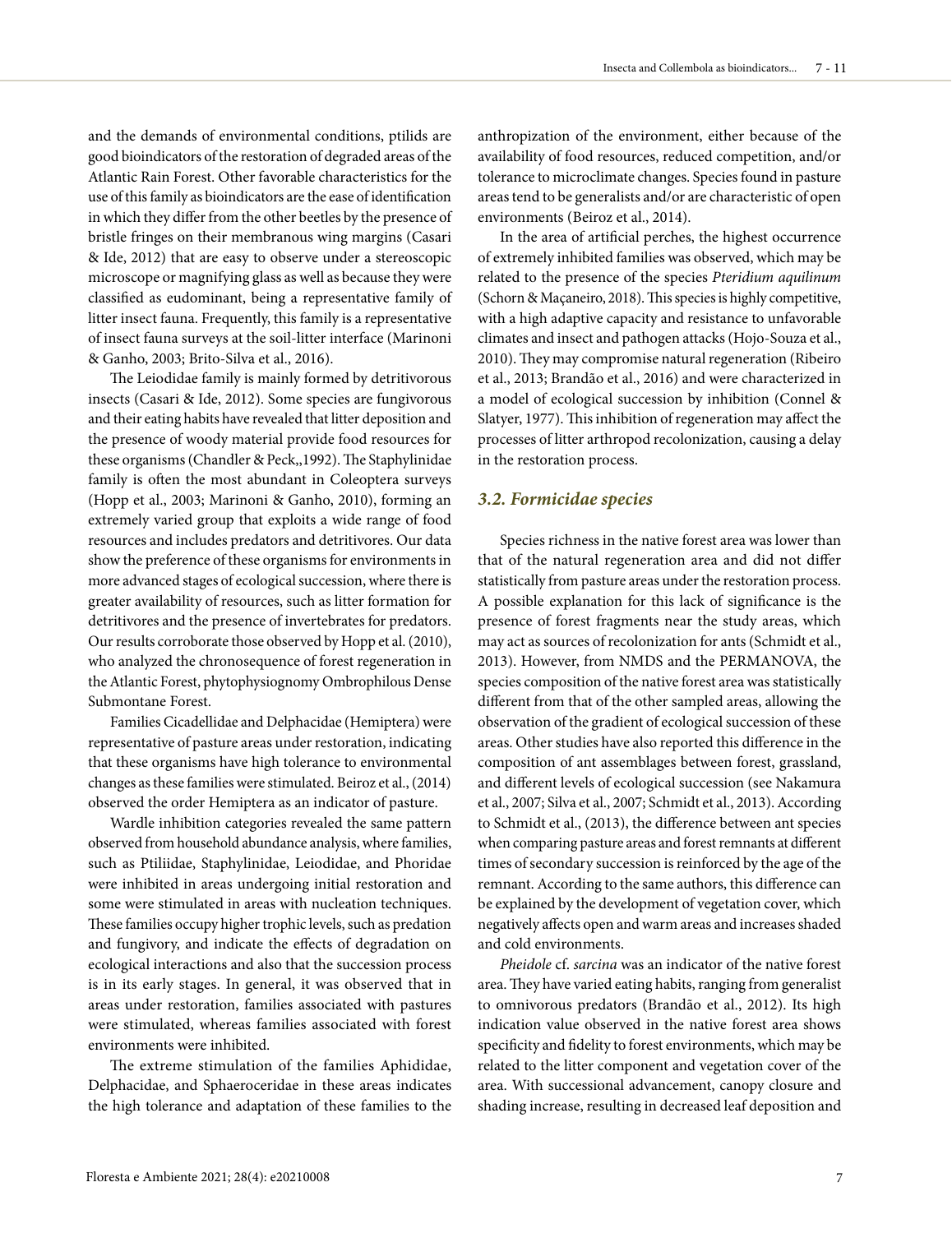increased litter deposition (Bianchin et al., 2016), favoring the establishment of *P. sarcina*, Forel, 1912 because this species presents the behavior of colonizing branches present in the litter (Fernandes et al., 2018).

The species *Wasmannia auropunctata* and *Camponotus melanoticus* were indicative of areas with artificial perches and LIT; that is, they indicated areas in the initial process of ecological restoration, with characteristics of open environments. *W. auropunctata* have an omnivorous habit in its natural ecosystem, this species is competitive and dominant in disturbed environments (Orivel et al., 2009; Rosumek, 2017). For *C. melanoticus*, there is little information regarding its biology and ecology. Neves et al., (2013) classified this species as a dominant tree species, because they nest in trees and show very active and aggressive behavior. Our results suggest a preference of this species for open and disturbed environments, corroborating Schmidt et al., (2013) in that this species occurs preferentially in pasture areas in the seasonal forest regions of the Atlantic Forest.

#### *3.3. Collembola species*

The number of trees, crown diameter, and litter depth are parameters of the plant community that are positively correlated with the richness of springtail species (Zeppelini et al., 2009), which explains the higher species richness in the most advanced successional stage areas. These factors also explain the differences in species composition observed by NMDS and PERMANOVA, with a marked difference between the sample areas where the tree component was absent or present. Our data corroborate those of Baretta et al. (2008) and Zeppelini et al. (2009).

The greater number of native forest indicator species is indicative of the preference of the springtails for forest environments in the advanced conservation stage. The low indication values in the areas of natural regeneration and restoration processes indicated that few species were able to tolerate environmental changes resulting from vegetation suppression, which highlights the sensitivity of the springtails to its changes and bioindicator capacity.

Surveys to analyze Collembola's biology and indicating their capacity in the Atlantic Forest are scarce, especially in southern Brazil. Some experiments have used eco-morphological features rather than taxonomic identification in ecological restoration scenarios or environments with different land uses (e.g., Oliveira Filho et al., 2016; Winck et al., 2017). Thus, the ecology information and responses of different species in restoration scenarios are incipient. The highest indicator values of *Mastigoceras* sp. 1 and *Szeptyckitheca* sp.

1 for native forest areas indicated that these species have a preference for conserved environments. Zeppelini et al. (2019) reported the presence of *Szeptyckitheca* on litter in preserved areas of the Atlantic Forest in the municipality of Jundiaí, State of São Paulo.

## *3.4. Taxonomy identification level*

All taxonomic identification levels discriminated pasture sampling areas from regeneration and native forest areas. Observing differences in the arthropod community is useful for observing environmental changes and use as bioindicators, which was confirmed in our survey and corroborated that of other surveys (see Nakamura et al., 2007). Changes in species composition during the advancement of ecological succession were observed by Hopp et al. (2010) in the beetle community (Insecta: Coleoptera).

Many factors determine the robustness of the invertebrate community in detecting changes that occur in ecosystems, including sample sufficiency, types of data analysis, the level of taxonomic identification, and the difference between environmental gradients (Grimbacher et al., 2007). The same authors, when analyzing the community of beetles (Coleoptera) collected with interception flight traps in Australia, observed that less specific identification levels (families) exhibited better performance than when using species and univariate tests comparing areas of rainforest and pasture. Nakamura et al. (2007) concluded that the use of deeper taxonomic levels (e.g., Formicidae genera or species) does not necessarily increase robustness levels when considering less specific identification levels (e.g., order Arthropoda). Similar conclusions were observed in our results, where all levels of taxonomic identification allowed us to observe differences between sample areas.

## **4. CONCLUSIONS**

 Composition of Insecta families and species in Formicidae and Collembola followed the successional pattern of the sampled areas and was an effective metric for restoration monitoring. Species richness of the springtail community was a bioindicator parameter.

Families Staphylinidae, Leiodidae, and Phoridae, and species *Pheidole sarcina*, *Mastigoceras* sp. 1, and *Szeptyckitheca* sp. 1 were bioindicators of conserved areas. Families Cicadellidae and Delphacidae, and species *Camponotus melanoticus* and *Wasmannia auropunctata* were bioindicators of disturbed areas in early stages of restoration.

Less specific identification levels from the class Insecta (family) may be used as bioindicators.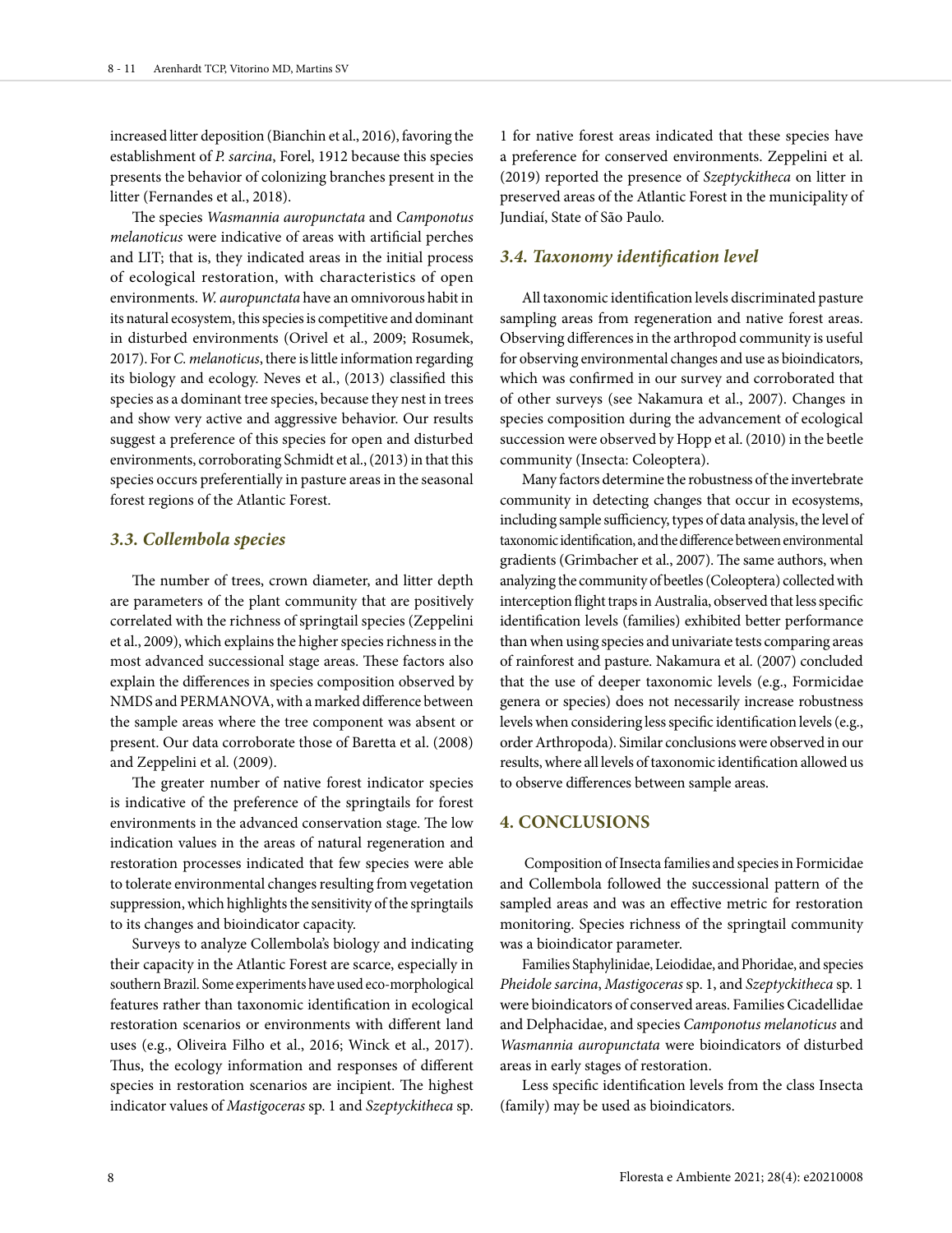#### **SUBMISSION STATUS**

Received: 17 Feb. 2021 Accepted: 16 Aug. 2021 Associateeditor: João Vicente de Figueiredo Latorraca <sup>®</sup>

## **CORRESPONDENCE TO**

#### **Marcelo Diniz Vitorino**

São Paulo, 3250, CEP 89030-000, Blumenau, SC, Brasil e-mail: dinizvitorino@gmail.com

#### **AUTHORS' CONTRIBUTIONS**

Taise Cristina Plattau Arenhardt: Data curation (Equal); Formal analysis (Equal); Methodology (Equal); Validation (Equal); Writingoriginal draft (Equal); Writing-review & editing (Equal).

Marcelo Diniz Vitorino:Conceptualization (Equal); Data curation (Equal); Formal analysis (Equal); Funding acquisition (Equal); Investigation (Equal); Methodology (Equal); Project administration (Equal); Supervision (Equal); Writing-original draft (Equal); Writing-review & editing (Equal).

Sebastião Venâncio Martins: Data curation (Supporting); Investigation (Supporting); Methodology (Supporting); Supervision (Equal) Validation (Supporting); Writing-original draft (Equal).

## **SUPPLEMENTARY MATERIAL**

The following online material is available for this article: APPENDIX A APPENDIX B APPENDIX C APPENDIX D

### **REFERENCES**

Adenesky-Filho E, Maçaneiro JP, Vitorino MD. How to select potential species for ecological restoration of rain forest – Southern Brazil. Applied Ecology and Environmental Research 2017; 15(3):1671-2684.

Alvares CA, Stape JL, Sentelhas PC, Gonçalves JLM, Sparovek G. Koppen's climate classification map for Brazil. Meteorologische Zeitschrift 2013; 22(6):711-728.

Anderson MJ. A new method for non-parametric multivariate analysis of variance. Austral Ecology 26(1):32-46; 2001.

Baccaro FB, Feitosa RM, Fernandez F, Fernandes IO, Izzo TJ, Souza JLP, Solar R. Guia para os gêneros de formigas do Brasil. INPA, Manaus, Amazonas; 2015.

Baretta D, Ferreira CS, Sousa JP, Cardoso EJBN. Colêmbolos (Hexapoda: Collembola) como bioindicadores de qualidade do solo em áreas com *Araucaria angustifolia*. Revista Brasileira de Ciência do Solo 2008; 32:2693-2699.

Beiroz W, Audino LD, Queiroz ACM, Rabello AM, Boratto IA, Silva Z, Ribas CR. Structure and composition of edaphic arthropod community and its use as bioindicators of environmental disturbance. Applied Ecology and Environmental Research 2014; 12(2):481-491.

 Bellinger PF, Christiansen KA, Janssens F. Checklist of the Collembola http://www.collembola.org; 2019.

Bianchin JE, Marques R, Britez RM, Capretz RL. Deposição de fitomassa em formações secundárias na Floresta Atlântica do Paraná. Floresta e Ambiente 2016; 23(4):524-533.

Borcard D, Gillet F, Legendre P. Numerical ecology with R. Springer; 2011.

Bourg A, Escobar F, Macgregor-Fors I, Moreno CE. Got dung? resource selection by dung beetles in Neotropical forest fragments and cattle pastures. Neotropical Entomology 2016; 45(5):490-498.

Brancalion PHS, Viani RAG, Rodrigues RR, Gandolfi S. Avaliação e monitoramento em áreas em processo de restauração. Pages 262- 291 In: Martins SV (ed) Restauração ecológica de ecossistemas degradados. UFV, Viçosa, Minas Gerais; 2012.

Brandão CRF, Silva RR, Delabie JHC. Neotropical ants (Hymenotpera) functional groups: nutritional and applied implications. Pages 213- 236 In: Panizzi AR, Parra JRP (eds). Insect bioecology and nutrition for integrated pest management. CRC Press, Boca Raton; 2012.

Brandão JFC, Martins VS, Brandão IJ. Potencial de regeneração de uma área invadida por *Pteridium aquilinum* no Parque Nacional do Caparaó. Revista Árvore 2016; 46(4):543-552.

Brasil (2000) Lei n° 9.985, de 18 de julho de 2000. Sistema Nacional de Unidades de Conservação da Natureza, Brasília, Distrito Federal.

Bretfeld G. Synopses on Palaearctic Collembola: Symphypleona. Staatliches Museum für Naturkunde Görlitz; 1999.

Brito-Silva BC, Pina WC, Silva A. O efeito de borda na dinâmica de besouros em fragmento de Mata Atlântica de Tabuleiro. Ecologia e Nutrição Florestal 2016; 4(3):78-86.

Casari AS, Ide S. Coleoptera. In: Rafael JÁ, Melo GAR, Carvalho CJB, Casari AS, Constantino R (eds) Insetos do Brasil: Diversidade e taxonomia. Holos, Ribeirão Preto, São Paulo; 2012.

Cassagne N, Gers C, Gauquelin T. Relationships between Collembola, soil chemistry and humus types in forest stands (France). Biology and Fertility of Soils 2003; 37(6):655-361.

Chandler DS, Peck SB. Diversity and Seasonality of Leiodid Beetles (Coleoptera: Leiodidae) in an Old-Growth and a 40-Year-Old Forest in New Hampshire. Environmental Entomology 1992; 21(6):1283-1293.

Cole RJ, Holl KD, Zahawi RA, Wickey P, Townsend AR. Leaf litter arthropod responses to tropical forest restoration. Ecology and Evolution 2016; 6(15):5158-5168.

Connel JH, Slatyer RO. Mechanisms of succession in natural communities and their role in community stability and organization. American Naturalist 1977; 111(982):1119-1144.

Dangles O, Casas J. Ecosystem services provided by insects for achieving sustainable development goals. Ecosystem Services 2019; 35:109-115.

Darby M, Chaboo CS. Beetles (Coleoptera) of Peru: a survey of the families, Ptiliidae Heer, 1843. Journal of the Kansas Entomological Society 2015; 88(2):182-183.

Dufrêne M, Legendre P. Species assemblages and indicator species: the need for a flexible asymmetrical approach. Ecological Monographs 1997; 67(3):345-366.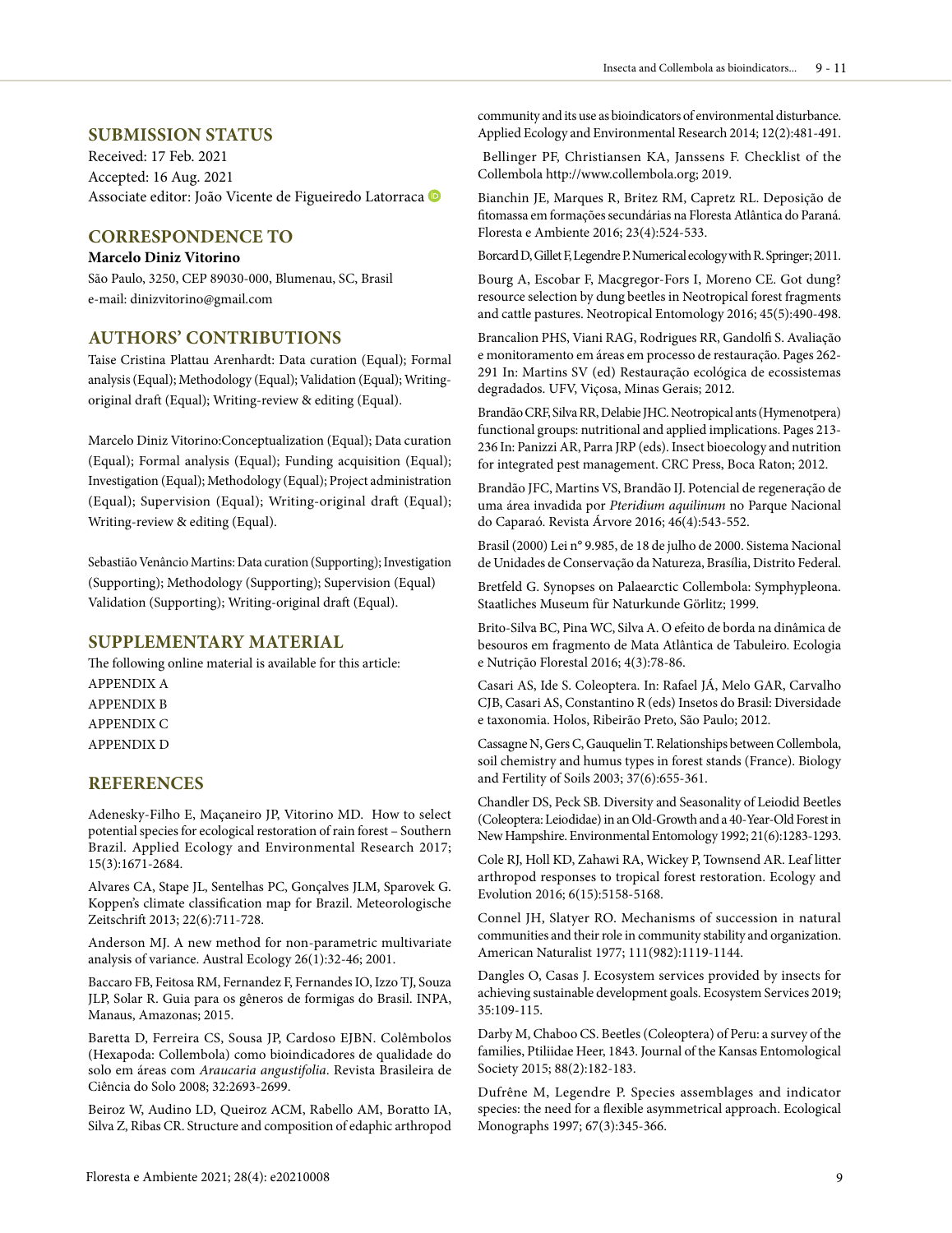Fernandes TT, Souza-Campana DR, Silva RR, Morini MSC. Ants that frequently colonize twings in the leaf litter of different vegetation habitats. Sociobiology 2018; 65(2):340-344.

Friebe B. Zur Biologie eines Buchenwaldbodens: 3. Die kaferfauna 1983; 41:45-80.

Gatica-Saavedra P, Echeverría C, Nelson C. Ecological indicators for assessing ecological success of forest restoration: a world review. Restoration Ecology 2017; 25(6):850-857.

Grimbacher PS, Catterall CP, Kitching RL. Detecting the effects of environmental change above the species level with beetles in a fragmented tropical rainforest landscape. Ecological Entomology 2007; 33(1):66-79.

Hammer Ø, Harper AT, Ryan PD. PAST: Paleontological Statistics Software Package for Education and Data Analysis. Palaentologia Electronica 4(1):4–9; 2001.

Herrick JE, Schuman GE, Rango A. Monitoring ecological processes for restoration projects. Journal of Nature Conservation 2006; 14:161-171.

Hojo-Souza NS, Carneiro CM, Santos RC. *Pteridium aquilinum*: o que sabemos e o que ainda falta saber. Bioscience Journal 2010; 26(5):798-808.

Hopp PW, Ottermanns R, Caron E, Meyer S, Roβ-Nickoll M. Recovery of litter inhabiting beetle assemblages during forest regeneration in the Atlantic forest of Southern Brazil. Insect Conservation and Diversity 2010; 3(2):103-113.

IBGE, Instituto Brasileiro de Geografia e Estatística. Manual Técnico da Vegetação Brasileira; 2012.

Joly CA, Metzger JP, Tabarelli M. Experiences from the Brazilian Atlantic Forest: ecological findings and conservation initiatives. New Phytologist 2014; 204(3):459-473.

Jones CG, Lawton JH, Shachak M. Organisms as Ecosystem Engineers. Oikos 1994; 69(3):373-386.

Lavelle P, Decaëns T, Aubert M, Barot S, Blouin M, Bureau F, Margerie P, Mora P, Rossi J-P. Soil invertebrates and ecosystem services. European Journal of Soil Biology 2006; 42(1):S3-S15.

Legendre P, Gallagher ED. Ecologically meaningfull transformations for ordination of species data. Oecologia 2001; 129(2):271-280.

Lewinsohn T, Prado PI. Quantas espécies há no Brasil? Megadiversidade 2005; 1(1):36-42.

Louzada J, Zanetti R. Bioindicadores de impactos ambientais. Pages139-168 In: Moreira FMS, Cares JE, Zanetti R, Stürmer SL (eds) O ecossistema solo: componentes, relações ecológicas e efeitos na produção vegetal. UFLA, Lavras, Minas Gerais; 2013.

Maçaneiro JP, Liebsch D, Gaspar AL, Galvão F, Schorn LA. Structural and floristic variation in an Atlantic Subtropical Rainforest in Southern Brazil. Floresta e Ambiente 2019; 26(1): 1-10.

Majer JD. Animals in the Restoration Process – Progressing the Trends. Restoration Ecology 2009; 17(3):315-319.

Marinoni RC, Ganho NG. Fauna de Coleoptera no Parque Estadual de Vila Velha, Ponta Grossa, Paraná, Brasil. Abundância e riqueza das famílias capturadas através de armadilhas de solo. Revista Brasileira de Zoologia 2003; 20(4):737-744.

Myers N, Mittermeier RA, Mittermeier CG, Fonseca GAB, Kent J. Biodiversity hotspots for conservation priorities. Nature 2000; 403(6772):853-858.

Nakamura A, Catterall CP, House APN, Kitching RL, Burwell CJ. The use of ants and other soil and litter arthropods as bio-indicators of the impacts of rainforests clearing and subsequent land use. Journal of Insect Conservation 2007; 11(2):177-186.

Neves FS, Queiroz-Dantas KS, Rocha WD, Delabie JHC. Ants of Three Adjacent Habitats of a Transition Region Between the Cerrado and Caatinga Biomes: The Effects of Heterogeneity and Variation in Canopy Cover. Neotropical Entomology 2013; 42(3):258-268.

Oliveira Filho LCI, Filho OK, Baretta D, Tanaka CAS, Sousa JP. Collembola Community Structure as a Tool to Assess Land Use Effects on Soil Quality. Revista Brasileira de Ciência do Solo 2016; 40:1-18.

Orivel J, Grangier J, Foucaud J, Breton JLE, Andrès FX, Jourdan H, Delabie JHC, Fournier D, Cerdan P, Facon B, Estoup A, Dejean A. Ecologically heterogeneous populations of the invasive ant *Wasmannia auropunctata* within its native and introduced ranges. Ecological Entomology 2009; 34(4):504-512.

Palacios-Vargas JG, Recamier BEM, Zeppelini D. Técnicas atuais para estudos de micro e mesoartrópodes do solo. EDUEPB, Campina Grande, João Pessoa; 2013.

Rafael JÁ, Melo GAR, Carvalho CJB, Casari AS, Constantino R Insetos do Brasil: Diversidade e taxonomia. Holos, Ribeirão Preto; 2012.

Ribeiro SC, Botelho AS, Fontes MAL, Garcia PO, Almeida HS. Regeneração natural em áreas desmatadas e dominadas por *Pteridium aquilinum* (L.) Kuhn. na Serra da Mantiqueira. Cerne 2013; 19(1):65-76.

Rosumek FB. Natural history of ants: What we (do not) know about trophic and temporal niches of neotropical species. Sociobiology 2017; 64(3):244-255.

Rusek J. Biodiversity of Collembola and their functional role in the ecosystem. Biodiversity and Conservation 1998; 7(9):1207-1219.

Salomão RP, Brito LC, Iannuzzi L, Lira AFA, Albuquerque CMA. Effects of environmental parameters on beetle assemblage in a fragmented tropical rainforest of South America. Journal of Insect Conservation 2019; 23(1); 111-121.

Schmidt FA, Ribas CR, Schoereder JH. How predictable is the response of ant assemblages to natural forest recovery? Implications for their use as bioindicators. Ecological Indicators 2013; 24:158-166.

Schorn LA, Maçaneiro JP. Levantamento da vegetação. Pages149-170 In: Vitorino MD, Adenesky-Filho (orgs) Diagnóstico prévio: subsídio preliminar para projetos de restauração ecossistêmica. Edifurb, Blumenau, Santa Catarina; 2018.

Schowalter TD, Noriega JA, Tscharntke T. Insects effects on ecosystem services. Basic and Applied Ecology 2018; 26:1-7.

 Ser, Society for Ecological Restoration International. Princípios da SER International sobre a restauração ecológica http://www.ser.org (accessed 11 march 2019); 2004.

Silva RR, Feitosa RSM, Ebernhardt F. Reduced ant diversity along a habitat regeneration gradient in the southern Brazilian Atlantic Forest. Forest Ecology and Management 2007; 240(1-3):61-69.

Suganuma M, Durigan G. Indicators of restoration success in riparian tropical forests using multiple reference ecosystems. Restoration Ecology 2015; 23(3):238-251.

Triplehorn CA, Johnson NF. Estudo dos insetos: Tradução de Borror and Delong's introduction of the study of insects. Cengage Learning, São Paulo; 2011.